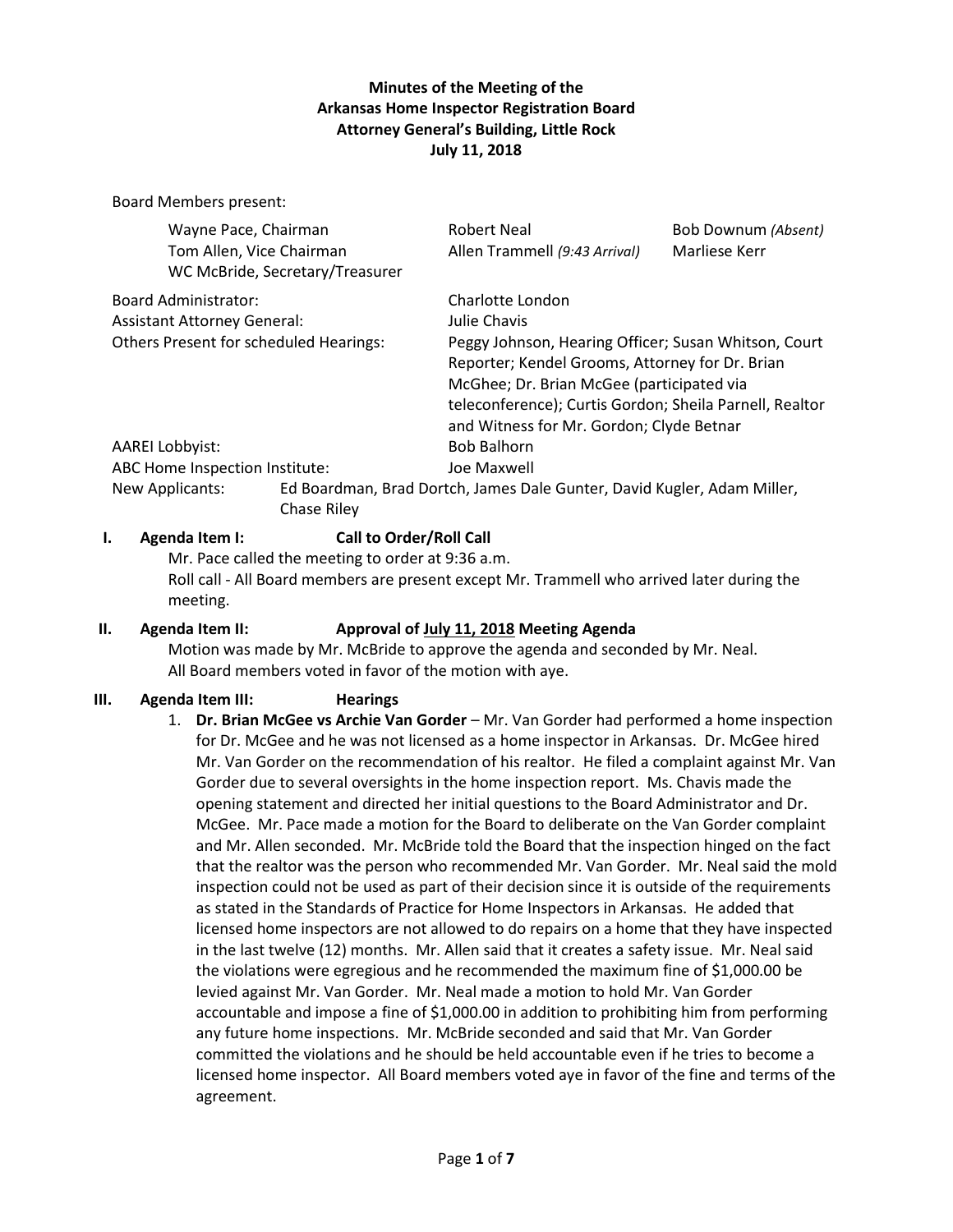- 2. **Deborah Starr vs Curtis Gordon** Mr. Gordon had performed a home inspection for Ms. Starr and he was not licensed as a home inspector in Arkansas. Ms. Starr hired Mr. Gordon on the recommendation of her realtor, Ms. Parnell. She filed a complaint against Mr. Gordon due to oversights concerning the home inspection. Ms. Chavis made the opening statement and directed her initial questions to the Board Administrator and Mr. Gordon. Ms. Chavis requested that the complaint be dismissed due to Mr. Gordon and Ms. Parnell stating that Mr. Gordon performed an HVAC inspection and not a home inspection. Mr. Trammell made a motion to dismiss the complaint, Mr. Neal seconded with further discussion. Mr. McBride said that the Board has heard only one side of the complaint since Ms. Starr was not present to state her side and he recommended dismissal. Mr. Allen said he was troubled because the receipt written by Mr. Gordon said it was for a home inspection fee and the \$300.00 fee that was charged was comparable to a home inspection fee rather that a HVAC inspection. Mr. Trammell made a motion to dismiss the complaint, Mr. Neal seconded and all Board members voted aye in favor of the motion to dismiss.
- 3. **Peter Roe vs Clyde Betnar** Mr. Betnar had a complaint filed against him by a licensed home inspector. Mr. Betnar had online advertisements showing that he performed home inspections. Ms. Chavis made the opening statement and directed her initial questions to the Board Administrator and Mr. Neal. Mr. Betnar read his statement at the hearing and he said that he had nothing to do with the media ads and doesn't know where they came from. Mr. Betnar said that he had only performed a visual, exterior inspection. Mr. McBride made a motion to dismiss part of the complaint concerning the performance of home inspections due to insufficient evidence to support it, Mr. Allen seconded and all Board members voted aye in favor of the motion. Regarding the additional claims, Mr. Trammell made a motion to allow Mr. Betnar the opportunity to remove the online advertising from various websites and if not done within twelve (12) months, the Board would sanction him. Mr. McBride seconded. Mr. Allen said that Mr. Betnar has held himself out as a home inspector and should be fined \$1,000.00 if, after twelve (12) months, the online ads have not been removed or efforts have not been made to do so. All Board members voted in favor of the motion with aye. Mr. Pace then made a motion that the fine would be suspended for 12 months if Mr. Betnar can show that sufficient effort has been made in removing the ads. Mr. McBride seconded and all Board members voted in favor of the motion with aye.

# **LUNCH: 12:10 - 1:05**

# **IV. Agenda Item IV: Approval of Minutes**

1. **May 16, 2018**: The minutes were incomplete and tabled until the next meeting.

# **V. Agenda Item V: Financials**

The Board reviewed the Financials for May and June.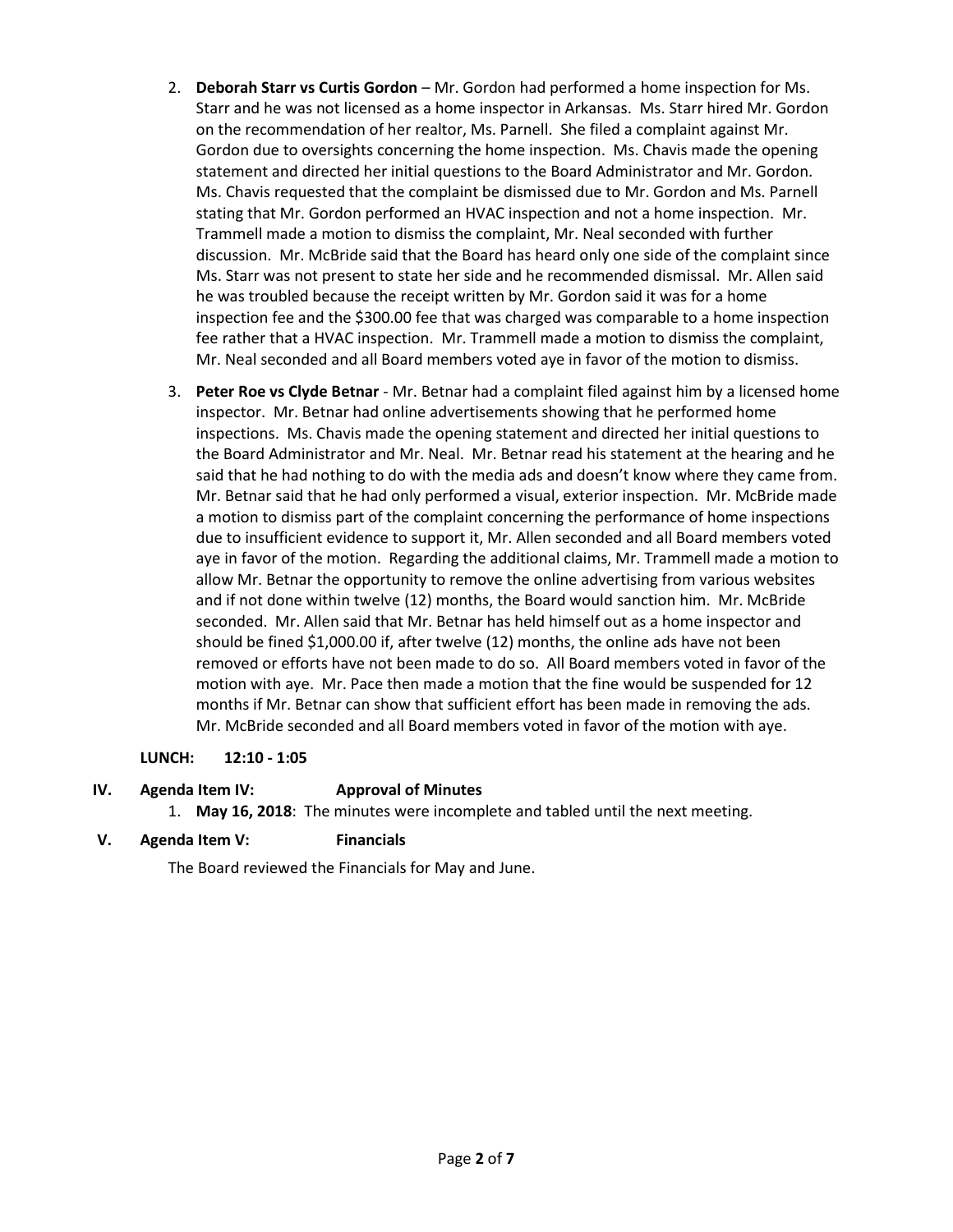| <b>May Available Cash</b>  | \$437,359.95  |
|----------------------------|---------------|
| Revenue                    | \$1,920.00    |
| Expense - Salary           | ( \$3,970.14) |
| <b>US Bank Rebate</b>      | \$0.00        |
| Utilities & Rent           | (\$625.00)    |
| <b>Board Member Travel</b> | ( \$390.54)   |
| <b>Background Checks</b>   | (\$176.00)    |
| <b>Office Supplies</b>     | \$0.00        |
| Postage/Office Phone       | (579.58)      |
| Refunds                    | \$0.00        |
| <b>Total of Expense</b>    | (51, 271.12)  |
| Burn Rate of               | ( \$115.56    |

| June Available Cash        | \$434,847.62  |
|----------------------------|---------------|
| Revenue                    | \$1,970.00    |
| Expense - Salary           | ( \$3,970.12) |
| <b>US Bank Rebate</b>      | \$11.81       |
| Utilities & Rent           | (5707.00)     |
| <b>Board Member Travel</b> | \$0.00        |
| <b>Background Checks</b>   | (\$132.00)    |
| <b>Office Supplies</b>     | \$0.00        |
| Postage/Office Phone       | (560.02)      |
| Refunds                    | \$0.00        |
| <b>Total of Expense</b>    | ( \$899.02)   |
| Burn Rate of               | (\$74.92      |

Mr. McBride made a motion to approve the May and June Financials. Mr. Neal seconded and all Board members voted in favor of the motion with aye.

## **VI. Agenda Item VI: Review of New Applicants / Registration Renewals**

The Board reviewed seventeen (17) new applicants and one (1) Registration Renewal.

| 1. Ed Boardman        | 8. Jonathan B. Hulen | 14. Mark E. Riley    |
|-----------------------|----------------------|----------------------|
| 2. Adam Bozant        | 9. David Kugler      | 15. Larry Rose       |
| 3. Jory Castleberg    | 10. David Martin     | 16. Joshua Rumph     |
| 4. Christopher Clover | 11. Adam Miller      | 17. Kenneth Shelton, |
| 5. David Coffield     | 12. Hugh Edward      | $(HI-1152)$          |
| 6. Brad Dortch        | 'Smokey' McMahan     | 18. Mark Callahan    |
| 7. James Dale Gunter  | 13. Colton Philpott  | (HI-1884)            |
|                       |                      |                      |

**Applicant #1**: Mr. Neal made a motion to approve Mr. Boardman pending receipt of his insurance agent's name, Mr. Allen seconded and all Board members voted in favor of the motion to approve Mr. Boardman with aye.

**Applicant #2**: Mr. Neal made a motion to approve Mr. Bozant, Ms. Kerr seconded and all Board members voted in favor of the motion to approve Mr. Bozant with aye.

**Applicant #3**: Mr. Neal made a motion to approve Mr. Castleberg, Mr. Trammell seconded and all Board members voted in favor of the motion to approve Mr. Castleberg with aye.

**Applicant #4**: Mr. Trammell made a motion to approve Mr. Clover, Ms. Kerr seconded and all Board members voted in favor of the motion to approve Mr. Clover with aye.

**Applicant #5**: Mr. Trammell made a motion to approve Mr. Coffield, Mr. Neal seconded and all Board members voted in favor of the motion to approve Mr. Coffield with aye.

**Applicant #6**: Mr. McBride made a motion to approve Mr. Dortch, Ms. Kerr seconded and all Board members voted in favor of the motion to approve Mr. Dortch with aye.

**Applicant #7**: Mr. Trammell made a motion to approve Mr. Gunter, Mr. McBride seconded and all Board members voted in favor of the motion to approve Mr. Gunter with aye.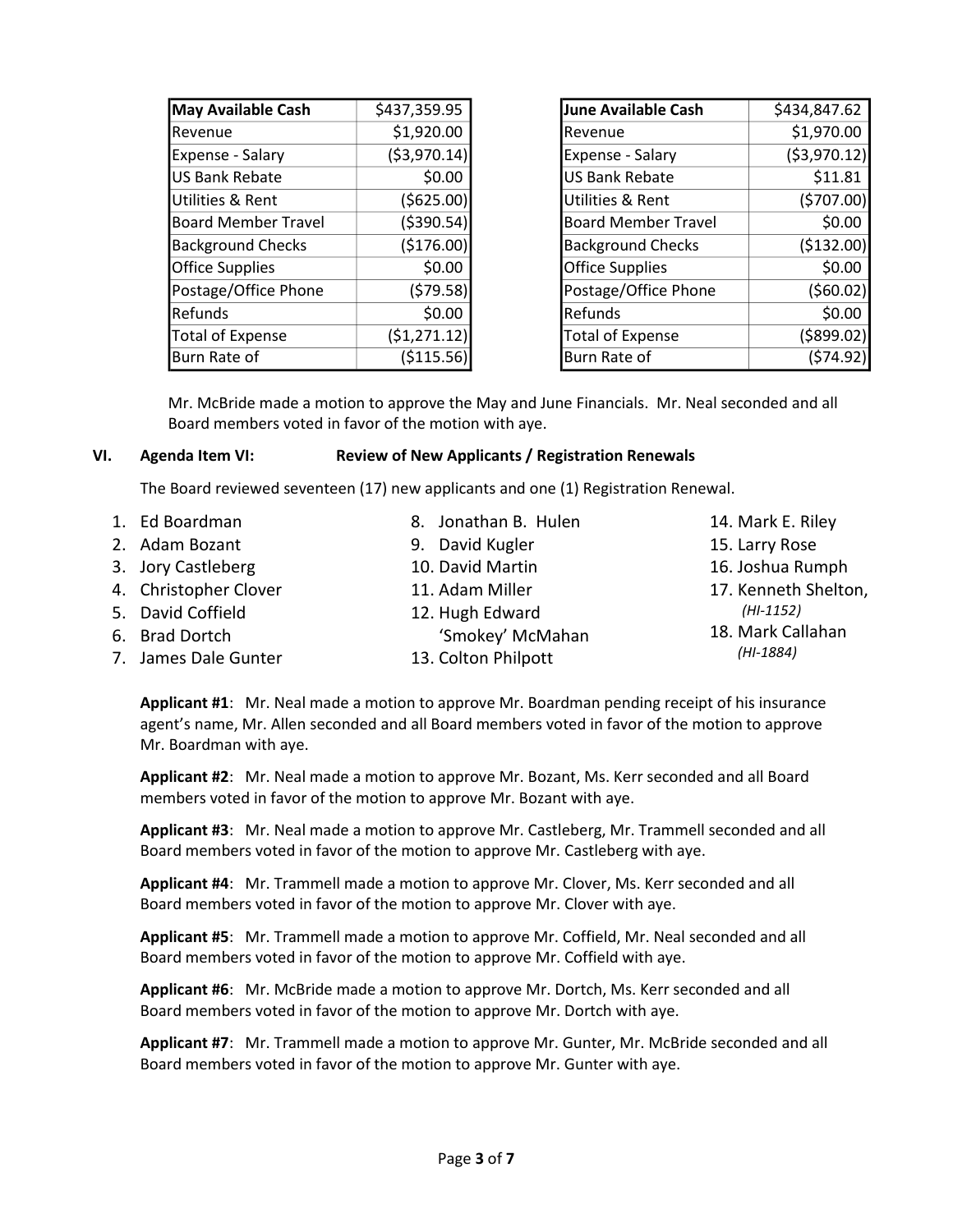**Applicant #8**: Mr. Trammell made a motion to approve Mr. Hulen pending receipt of his insurance policy number, Mr. McBride seconded and all Board members voted in favor of the motion to approve Mr. Hulen with aye.

**Applicant #9**: Mr. McBride made a motion to approve Mr. Kugler and Mr. Neal seconded. Mr. Allen asked Mr. Kugler about his home inspector license in Texas. Mr. Kugler said that he had been a home inspector for several years and had completed over 100 hours of training to become an inspector. Mr. Pace asked Mr. Kugler to complete the Standards of Practice for Arkansas course and submit his certificate of completion to the Board to obtain his Arkansas license. All Board members then voted aye in favor of the motion to approve Mr. Kugler, pending receipt of his certificate.

**Applicant #10**: Mr. Trammell made a motion to approve Mr. Martin, Mr. McBride seconded and all Board members voted in favor of the motion to approve Mr. Martin with aye.

**Applicant #11**: Mr. Trammell made a motion to approve Mr. Miller and Mr. McBride seconded. Mr. Neal asked Mr. Miller about the home study pre-registration program that he had completed. Mr. Miller asked the Board for an exemption from having to complete the required 80 hours of classroom training. Mr. McBride asked Mr. Miller to provide documentation of all of his training for review by the Board. The Board then voted aye in favor of denial of his application and told Mr. Miller that he does have the option to appeal their decision.

**Applicant #12**: Mr. Trammell made a motion to approve Mr. McMahan, Mr. Neal seconded and all Board members voted in favor of the motion to approve Mr. McMahan with aye.

**Applicant #13**: Mr. Trammell made a motion to approve Mr. Philpot pending receipt of his insurance agent's name, Mr. McBride seconded and all Board members voted in favor of the motion to approve Mr. Philpot with aye.

**Applicant #14**: Mr. Neal made a motion to approve Mr. Riley, Mr. Trammell seconded and all Board members voted in favor of the motion to approve Mr. Riley with aye.

**Applicant #15**: Mr. Trammell made a motion to approve Mr. Rose, Mr. McBride seconded and all Board members voted in favor of the motion to approve Mr. Rose with aye.

**Applicant #16**: Mr. Neal made a motion to approve Mr. Rumph pending receipt of his insurance agent's name, Mr. McBride seconded and all Board members voted in favor of the motion to approve Mr. Rumph with aye.

**Applicant #17**: Mr. Shelton had applied to have his license reinstated and had asked the Board what the requirements would be. Mr. Neal made a motion to refund Mr. Shelton's application fee and ask him to re-apply after he has complied with Rule 309 in the Rules and Procedures of the Arkansas Home Inspector Registration Board. Mr. McBride seconded and all Board members voted in favor of the motion with aye.

**Registration Renewal Applicant #18:** Mr. Callahan did not submit his registration renewal form for 2018, but had complied with all of the other requirements. He wanted to know if his license would be reinstated once the renewal form is turned in. Mr. Neal said the renewal is not automatic and Mr. Callahan would have to submit the registration renewal form along with an Attestation of Abstinence form. The Board would review those documents at the next meeting.

**BREAK 2:45 – 2:55**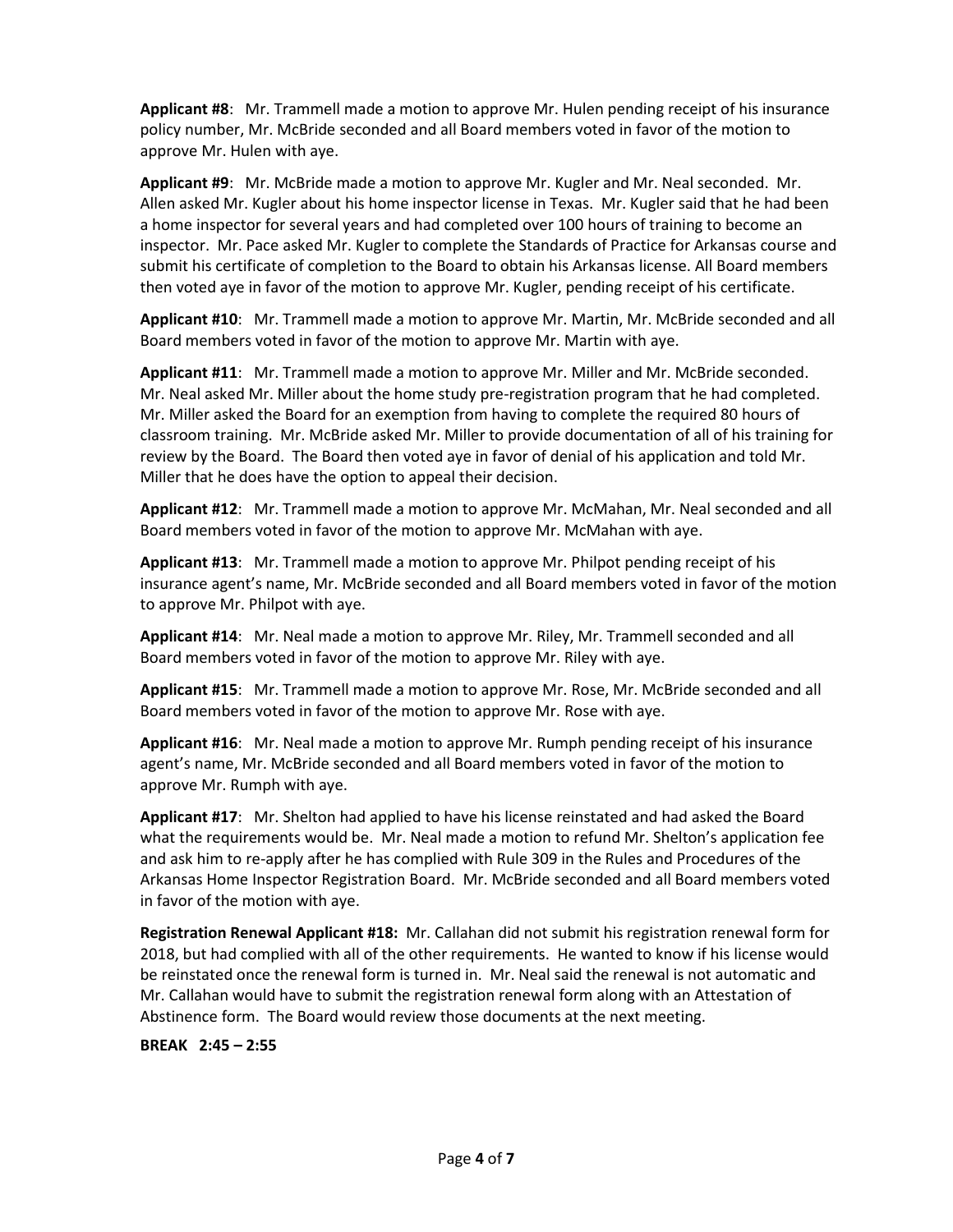# **VII. Agenda Item VII: Status of Complaints**

## **1. OLD COMPLAINTS**

a. **Justin Hall** *(Update from Ms. Chavis)* Mr. Hall has made several requests for reasons why he was denied approval for licensing. Ms. Chavis said that Mr. Hall has been contacted about the Board's decision to deny him a home inspector license.

## **There were no updates on Complaints b through g and i.**

- b. **Robert Neal (AHIRB) vs Justin Hall**-Not registered as a HI in Arkansas *Complaint Filed March 2018. Notification sent by Certified Mail on 3/26/2018*. *It was signed for and accepted on April 12, 2018. No response to complaint as of 8/30/2018.*
- c. V**icki Stephenson vs Nate Wilson, HI-1798** *(June, 2017) Notification to HI mailed 6/19/2017, Response from HI received 6/28/2017*
- d. **Cindy Conrade vs Grant Colclasure** (Not Registered) *(July, 2017) Notification to Mr. Colclasure mailed 8/15/2017, Letter was returned, 2nd Notification mailed 8/31/2017, 3rd Notification sent by Certified Mail on 11/20/2017 and it was returned on 11/29/2017 as 'Not Deliverable'*. *4 th Notification sent by Certified Mail on 2/5/2018.*
- e. **Richard Kaegi vs Tim Hennelly, HI-1179** *(August, 2017) Notification to HI mailed 9/19/2017, Response from HI received by email dated 9/26/2017*
- f. **Charles L. Campbell, Jr. vs David Many, HI-1566** *(November, 2017) Notification to HI mailed 11/21/2017, Response from HI received 11/29/2017.*
- g. **Kristy Philbrook vs Jeff Gaston**(Not Registered) *(March, 2018) Notification to Mr. Gaston sent by Certified Letter on 3/20/2018*. *Letter returned on 4/11/2018 as 'Vacant-Unable to Forward'.*
- h. **Alton Darty, HI-1496 vs James Ewald** (Not Registered) *(March, 2018) Notification to Mr. Ewald mailed 3/20/2018. Certified Letter was signed for & received on 3/23/2018.* Mr. Neal recommended a fine of \$250.00 against Mr. Ewald for performing home inspections without being properly licensed. Mr. Trammell made a motion to approve the fine, Mr. Allen seconded and all Board members voted in favor of the motion with aye.
- i. **Isaiah Thompson vs Clint Ledbetter, HI-1863** *(March 2018) Notification to Mr. Ledbetter mailed 3/20/2018. Response from Mr. Ledbetter received 3/27/2018.*

## **2. NEW COMPLAINTS**

**a. Thomas Meyers vs Lee Fesmire, HI-1752** *(June 2018) Notification mailed to Mr. Fesmire on June 25, 2018*. *Certified Letter was signed for & received on 6/27/2018.*

**b. Addie Holmes vs David Miller, HI-1726** *(June 2018) Notification mailed to Mr. Miller on June 25, 2018*. *Response from Mr. Miller received 7/2/2018*.

**c. Steven & Tammy Lea vs Monty Freel, HI-1341** *(July 2018)* 

## **VIII. Agenda Item VIII Continuing Education/Pre-Registration Courses**

## **Continuing Education Courses**

# 1. **ABC Home Inspection Institute** – 3 Classroom CE Courses

| a. Attic, Insulation, Ventilation and Interior Inspections | 6 Hrs |
|------------------------------------------------------------|-------|
| b. Fireplaces and Solid Fuel Burning Appliances            | 2 Hrs |
| c. Manufactured Homes and Mobile Homes                     | 6 Hrs |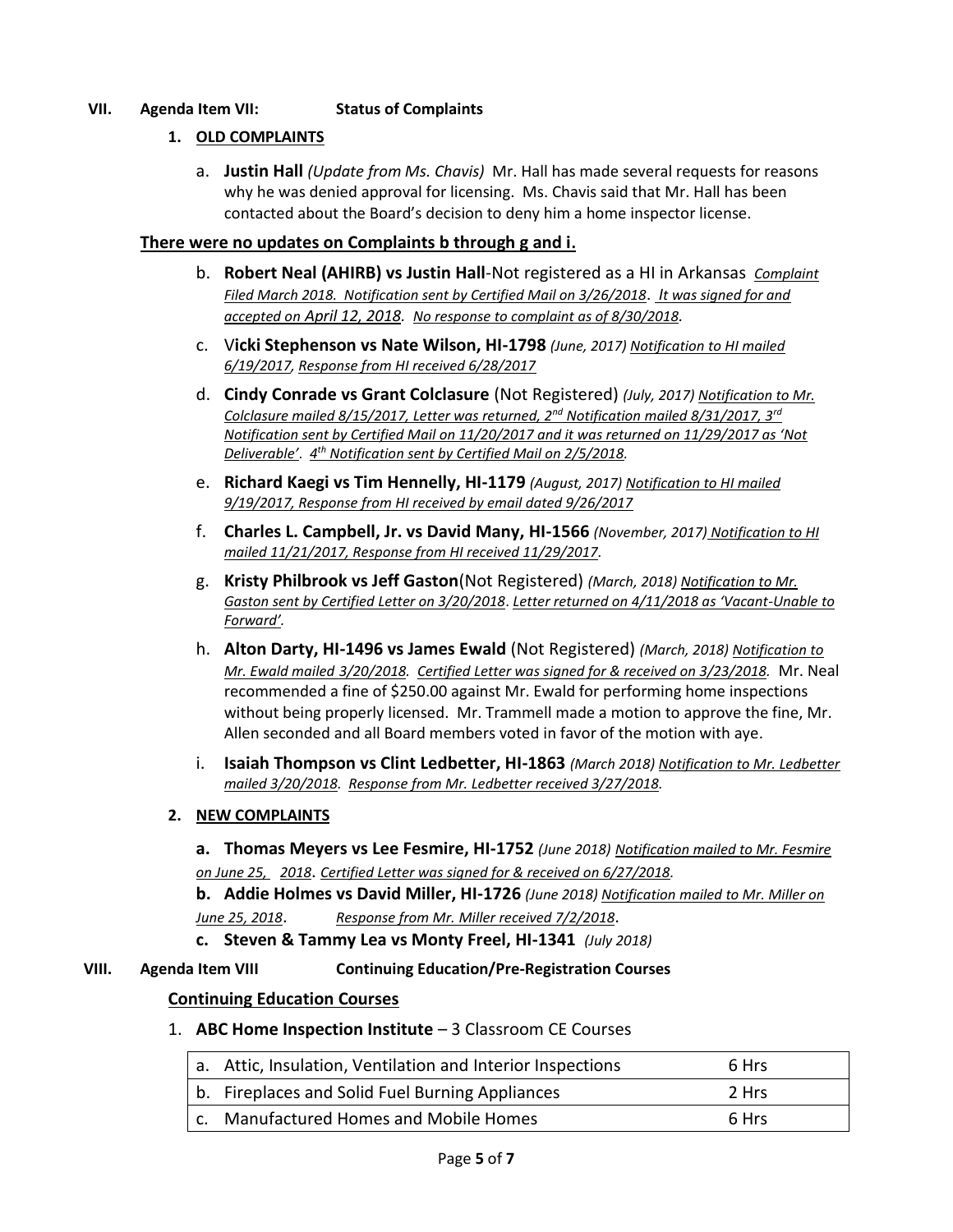Mr. Allen made a motion to approve all three (3) ABC CE courses, Mr. Trammell seconded and all Board members voted in favor of the motion with aye.

2. **American Society of Home Inspectors** – 12 Online CE Courses *(Tabled from May Meeting)*

| a.      | Electrical & Safety Information for Home Inspectors              | 2 Hrs |
|---------|------------------------------------------------------------------|-------|
| b.      | 2018 Basic Electric: Get Amped Up                                | 2 Hrs |
| c.      | Understanding & Resolving Foundation Issues                      | 2 Hrs |
| d.      | Plumbing Defects Demonstrated Before Your Eyes                   | 2 Hrs |
| e.      | How To Stay Safe at a Home Inspection                            | 2 Hrs |
| f.      | <b>Practical Science Behind Home Inspections</b>                 | 2 Hrs |
|         |                                                                  |       |
| g.      | Heat Pumps, Water Heaters, & Ductless Mini-Splits                | 2 Hrs |
| h.      | Issues with Polyurethane Foam, Fiberglass & Cellulose Insulation | 2 Hrs |
| İ.      | Report Writing-Identify and Describe that Defect                 | 2 Hrs |
| $\cdot$ | Inspection of Exterior Claddings - Warning Signs                 | 2 Hrs |
| k.      | Extreme Weather & Roofing                                        | 2 Hrs |
|         | HVAC "Working or Working Properly"                               | 2 Hrs |

Mr. Allen made a motion to approve all twelve (12) ASHI CE courses, Mr. McBride seconded and all Board members voted in favor of the motion with aye.

3. **Professional Home Inspection Institute (PHII)** – 3 Online CE Courses *(Tabled from May Meeting)*

| a. Roofing   | 2 Hrs |
|--------------|-------|
| b. Structure | 2 Hrs |
| c. Exterior  | 2 Hrs |

Mr. Allen made a motion to approve all three (3) PHII CE courses, Mr. McBride seconded and all Board members voted in favor of the motion with aye.

# **Pre-Registration Training**

4. **Desktop Training School** - Pre-Registration Training – Reconsideration *(Tabled from May Meeting)*

After review of the additional documents submitted by Desktop Training School, Mr. Allen made a motion to approve their pre-registration training course. Mr. Neal seconded and all Board members voted in favor of the motion with aye.

## **IX. Agenda Item IX: New Business**

1. Discuss email *(dated 6/17/2018)* from Barbara Sallen, Re/Max Realtor. It concerns an email received from a licensed home inspector who is offering 'free minor repairs' during inspections.

Mr. McBride made a motion that a letter be sent to the home inspector referencing Section 402.1 of the Rules and Procedures. The section refers to conflicts of interest. Ms. Kerr seconded and all Board members voted in favor of the motion with aye.